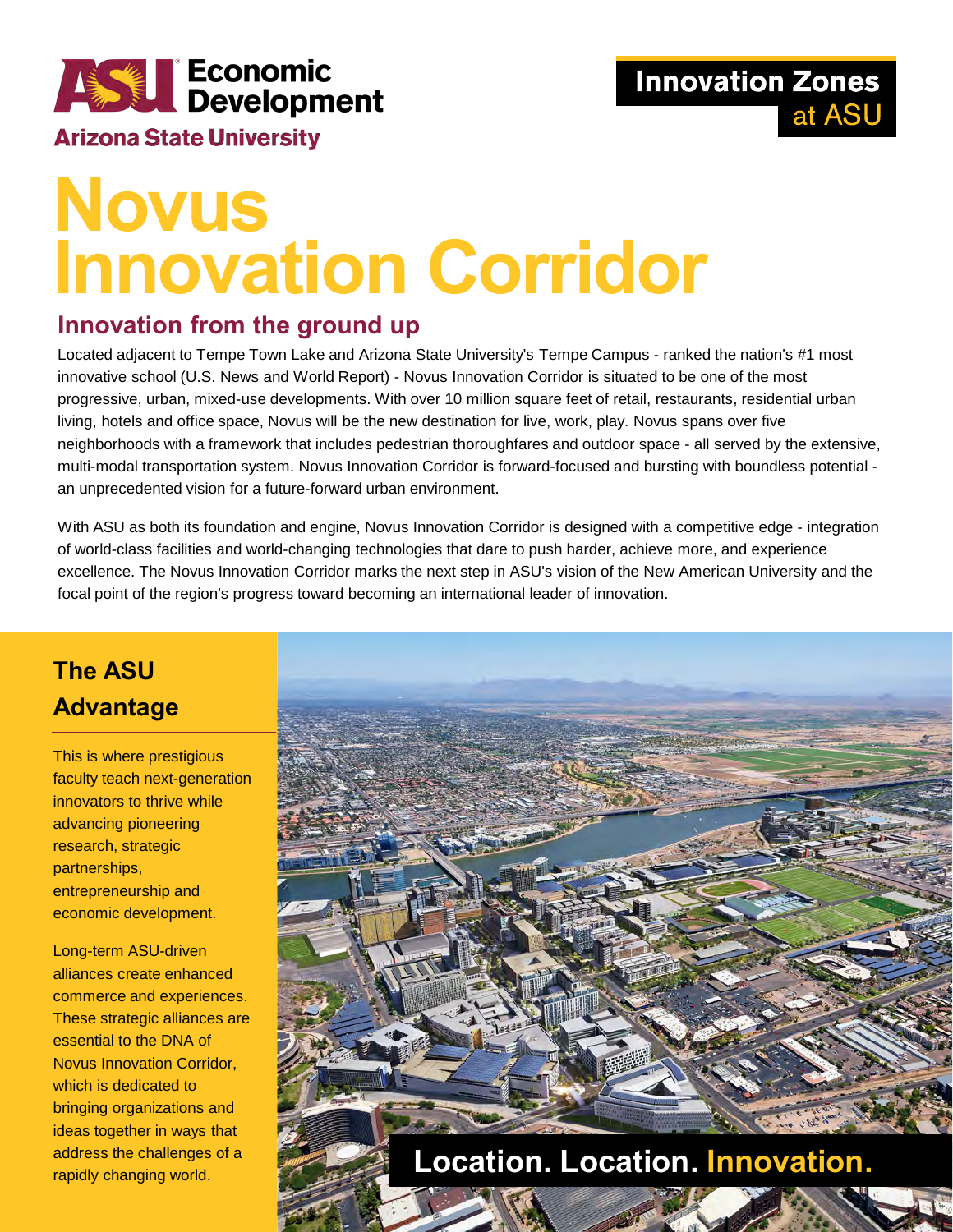

**Crossroads of the nation's 6th largest metropolis**

**Part of the ASU Tempe campus, home to more than 54,000 students**

**355 acres with nearly 10 million square feet planned** 

**4.5 million square feet of office and retail space**

**Approximately 4,100 residences and 1,000 hotel rooms envisioned**



### **Sustainability and the smart city**

Novus Innovation Corridor expands upon ASU's leadership and commitment to smart city technologies and sustainability, making this new urban environment responsive to shifts in the global market. ASU is already the nation's leader among universities in sustainable design and Novus Innovation Corridor is committed to implementing the best solutions in transportation, resource and utility usage, responsible waste management and more.

#### **Greater Phoenix**

Located in Tempe, Arizona, Novus Innovation Corridor is 1.5 miles from the nation's 11<sup>th</sup> busiest airport with 37 international flight destinations and more than 46 million total passengers annually (2019). Greater Phoenix's nearly 30-mile-long light rail system and a highly developed arterial street system provide seamless, long-term connectivity.

Tempe, Arizona earned the Smart Growth Award (Urban Land Institute Arizona) and was named America's 3rd Most Affordable Fun City (Bloomberg Businessweek). In addition, Tempe is located in Maricopa County, the fastest growing county in the United States for the past three years, adding an average of more than 200 people per day.



# **oed.asu.edu**

**To learn more: oed@asu.edu ▪ 480-727-6347**